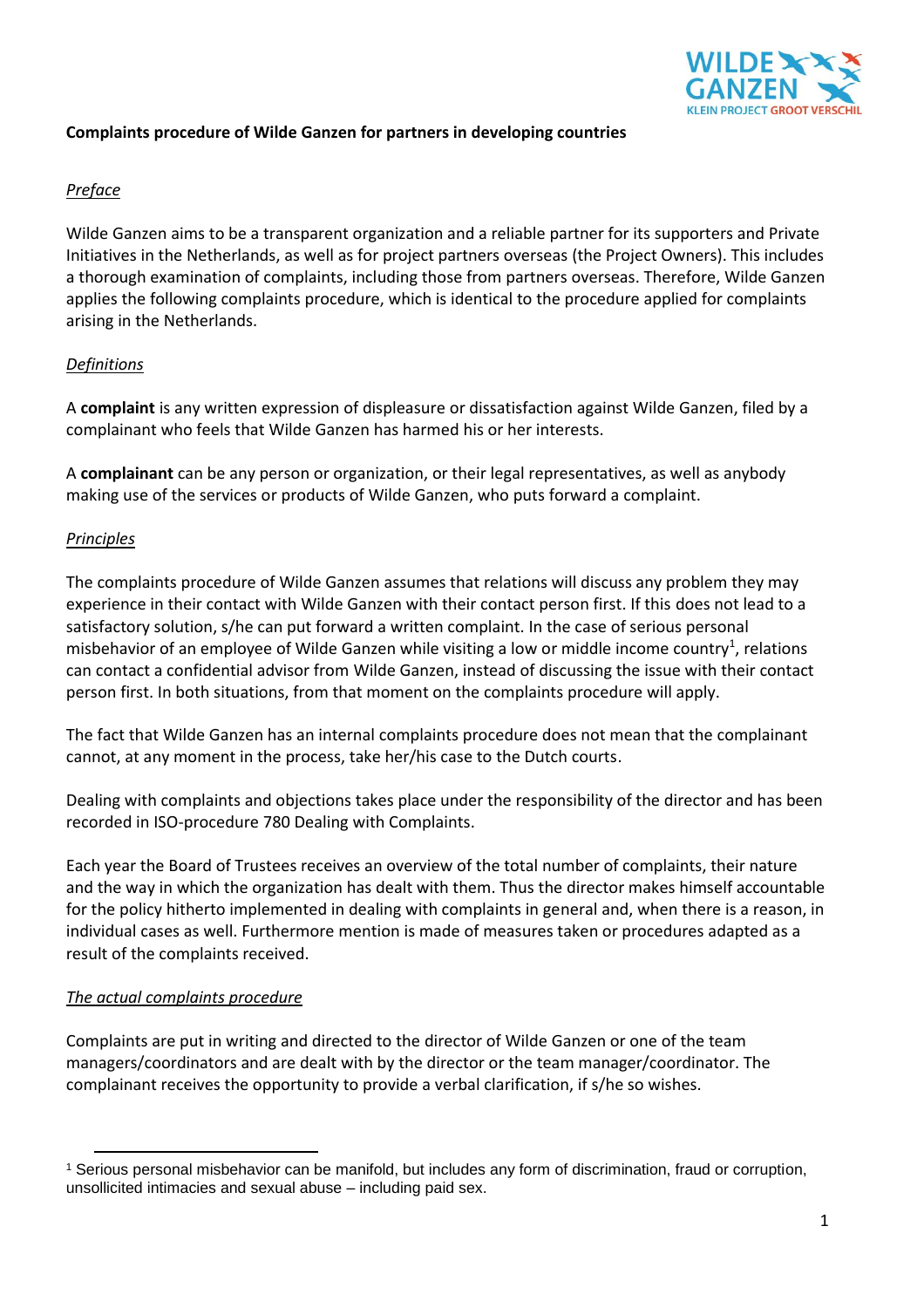

If the director receives a complaint s/he can delegate the settlement to team managers/ coordinators. If a team manager/coordinator receives a complaint s/he informs the director.

If the complainant does not agree with the head of department's/coordinators decision, s/he may appeal to the director.

If the complainant does not agree with the director's decision, the complainant can approach an independent three-headed complaints committee, presided by an independent lawyer and two members, at least one of which is an expert in development cooperation. This standing committee is appointed by the Wilde Ganzen Board of Trustees. The complaints committee hears the complainant and Wilde Ganzen, forms an independent opinion about the complaint and gives its judgment to the director, who takes the final decision. Normally, the director follows the advice of this committee; a decision to depart from its advice has to be well-founded and shall be reported to the Board of Trustees.

### *Details*

- 1. All complaints have to be presented to the director in writing, within two months (with the exception of serious reasons) after the occurrence or decision to which they relate. Complaints can be sent by e-mail to [info@wildeganzen.nl](mailto:info@wildeganzen.nl) or by letter to The Director, Wilde Ganzen, Heuvellaan 36, 1217 JN Hilversum, The Netherlands, stating Personal on the envelope. Confidentiality is guaranteed. Only messages with full name and address of complainants will be dealt with. The receipt of the complaint will be acknowledged within 5 working days.
- 2. If the complaint relates to one of the departments, the head of department/ coordinator will in principle deal with the complaint. S/he assesses the course of events, speaks with all parties concerned, including the complainant and the staff member involved, and takes a decision.
- 3. All complaints not relating to one of the departments, or which concern the head of department/coordinator him/herself, are dealt with by the director. S/he assesses the course of events, speaks with all parties concerned, including the complainant and the staff member involved. The director takes a decision.
- 4. Complaints about the director will be dealt with by the Board of Trustees. The Board assesses the course of events, may speak with all parties concerned and takes a decision.
- 5. Within six weeks, the decision taken by the head of department/coordinator, the director or the Board of Trustees is communicated in writing to the complainant. If it is not possible to deal with the complaint within six weeks, the complainant receives a message, indicating when a decision about the complaint will have been taken.
- 6. If the complainant does not agree with the head of department's/coordinator's decision, s/he may appeal to the director within four weeks from the date of the decision. The director will deal with the complaint in second instance and takes a decision within six weeks. The decision is communicated to the complainant.
- 7. If the complainant disagrees with the director's decision, or if the complaint was about the director – the Board of Trustees, within four weeks s/he can repeat the complaint to the independent complaints committee. This committee makes an independent assessment and gives it judgment at the latest four weeks after receiving the complaint. The director or the Board of Trustees subsequently takes a final decision, but can only depart from the advice of the complaints committee for well-founded reasons. The judgment of the complaints committee and the final decision of the director/Board of Trustees are communicated to the complainant within two weeks after the judgment of the complaints committee.